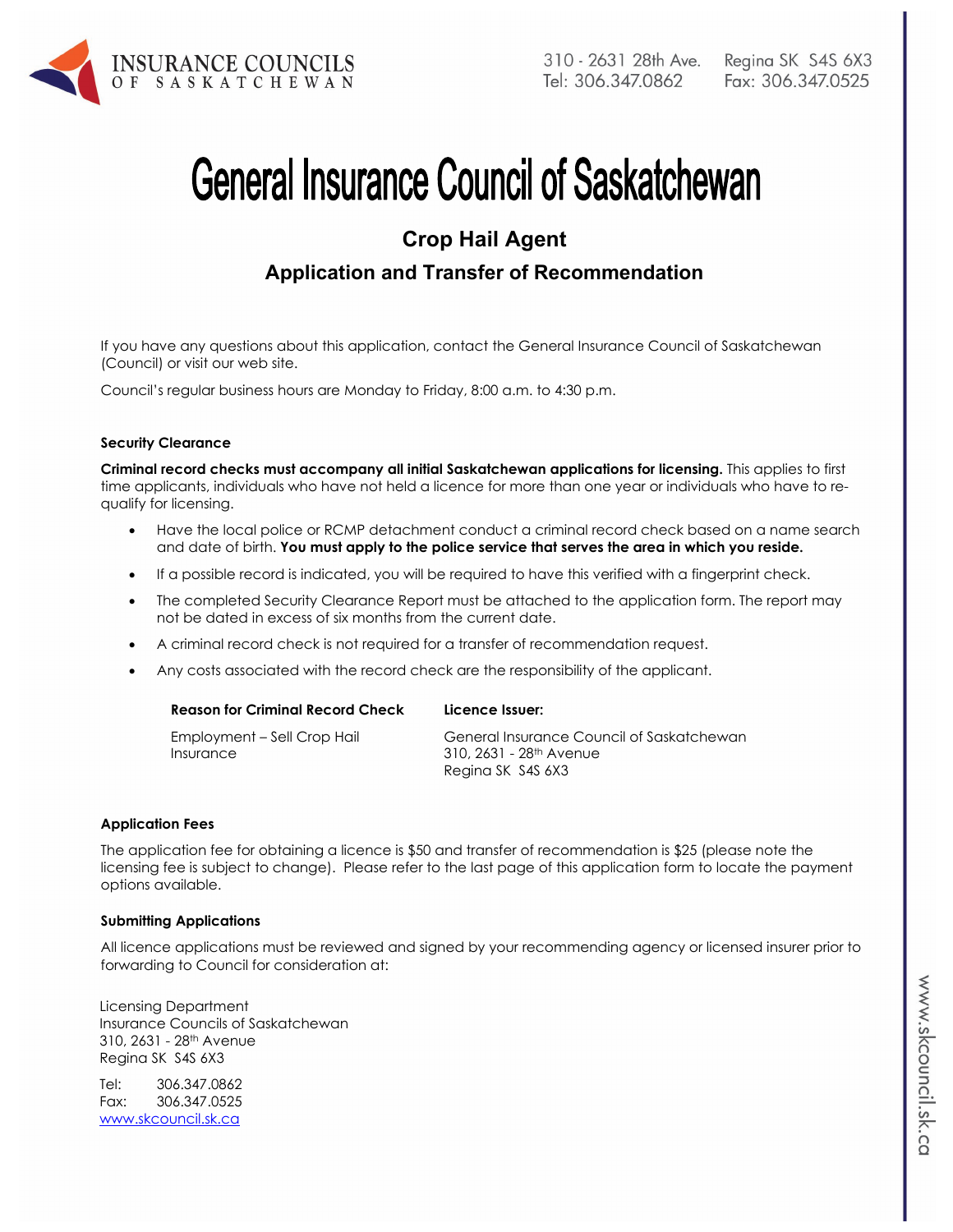| <b>General Insurance Council</b>                                                                                                                                | For office use only | <b>Received Date</b>            |                 |           |
|-----------------------------------------------------------------------------------------------------------------------------------------------------------------|---------------------|---------------------------------|-----------------|-----------|
|                                                                                                                                                                 | Licence Number      |                                 |                 |           |
| of Saskatchewan                                                                                                                                                 |                     |                                 |                 |           |
| Crop Hail Agent                                                                                                                                                 | Date Issued         |                                 |                 |           |
| $\Box$ Application - \$50                                                                                                                                       | Date Processed      |                                 |                 |           |
| Transfer of Recommendation - \$25<br>$\Box$                                                                                                                     |                     |                                 |                 |           |
| <b>Part A: Identification Information</b>                                                                                                                       |                     |                                 | $\Box$ Male     |           |
|                                                                                                                                                                 |                     |                                 | $\Box$ Female   |           |
| П<br>$\Box$ Mrs.<br>Mr.<br>$\Box$ Miss<br>$\Box$ Ms.                                                                                                            |                     | Date of Birth<br>month day year |                 |           |
| Legal Last Name<br>Legal First Name (in full)                                                                                                                   |                     | Legal Middle Name(s)            |                 |           |
| Preferred First Name                                                                                                                                            |                     | Maiden Name                     |                 |           |
| Previous Surname(s)                                                                                                                                             |                     |                                 |                 |           |
| 1. Are you a permanent resident or citizen of Canada?<br>If you answered yes, do not complete question 2.                                                       |                     |                                 | $\Box$ Yes      | $\Box$ No |
| $\Box$ Yes<br>$\Box$ No<br>2. Are you a citizen of another country that holds a valid work permit or Immigrant Visa in<br>Canada? If yes, please attach a copy. |                     |                                 |                 |           |
| If you answered no to either question, please provide an explanation on a separate sheet of paper and attach it<br>to this application form.                    |                     |                                 |                 |           |
| <b>Place of residence</b>                                                                                                                                       |                     |                                 |                 |           |
| Number and Street, Apt., Box #                                                                                                                                  |                     |                                 |                 |           |
| City/Town                                                                                                                                                       | Province/State      |                                 | Postal/Zip Code |           |
|                                                                                                                                                                 |                     |                                 |                 |           |
|                                                                                                                                                                 |                     |                                 |                 |           |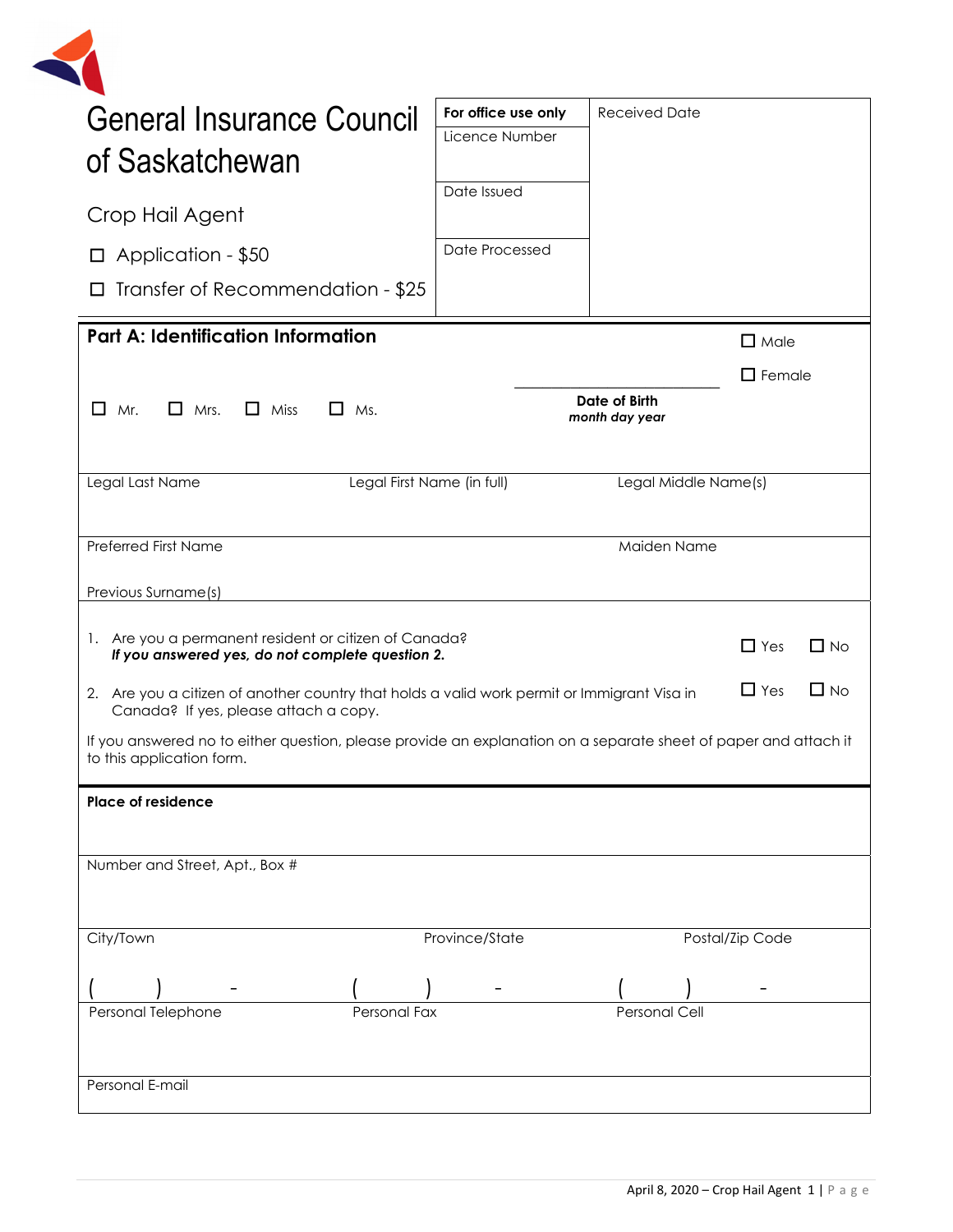

| Name of agency and business address where you will be employed. This is the address mail will be sent to.                                                                                    |  |  |
|----------------------------------------------------------------------------------------------------------------------------------------------------------------------------------------------|--|--|
| (complete only if different than place of residence)                                                                                                                                         |  |  |
|                                                                                                                                                                                              |  |  |
|                                                                                                                                                                                              |  |  |
| Business name (if applicable)                                                                                                                                                                |  |  |
|                                                                                                                                                                                              |  |  |
| Number, Street and/or Box #                                                                                                                                                                  |  |  |
|                                                                                                                                                                                              |  |  |
|                                                                                                                                                                                              |  |  |
| Province/State<br>City/Town<br>Postal/Zip Code                                                                                                                                               |  |  |
|                                                                                                                                                                                              |  |  |
|                                                                                                                                                                                              |  |  |
| ext                                                                                                                                                                                          |  |  |
| <b>Business Fax</b><br><b>Business Telephone</b>                                                                                                                                             |  |  |
|                                                                                                                                                                                              |  |  |
|                                                                                                                                                                                              |  |  |
|                                                                                                                                                                                              |  |  |
| <b>Business E-mail</b>                                                                                                                                                                       |  |  |
|                                                                                                                                                                                              |  |  |
| Part B: Other Recognized Designations and/or Education Obtained                                                                                                                              |  |  |
| Highest level of education obtained                                                                                                                                                          |  |  |
|                                                                                                                                                                                              |  |  |
| $\Box$ GED<br>$\Box$ Other<br>$\Box$ High School Diploma                                                                                                                                     |  |  |
|                                                                                                                                                                                              |  |  |
| Please identify all insurance designations you currently hold. Attach a copy of the certificates or diplomas to this<br>application.                                                         |  |  |
|                                                                                                                                                                                              |  |  |
|                                                                                                                                                                                              |  |  |
| <b>Part C: Hail Agent Examination Information</b>                                                                                                                                            |  |  |
|                                                                                                                                                                                              |  |  |
| An application for licence will not be accepted unless the applicant has passed the qualifying examination.                                                                                  |  |  |
| I have satisfied the following requirement:                                                                                                                                                  |  |  |
| I have successfully completed the Hail Agent Qualification Examination.<br>$\Box$                                                                                                            |  |  |
|                                                                                                                                                                                              |  |  |
|                                                                                                                                                                                              |  |  |
| <b>Note 1:</b> Individuals must apply for a licence within one year from the date of successful completion of the examination.                                                               |  |  |
| Note 2: An individual applying for a licence, who has not held an active licence in any jurisdiction in Canada during the past<br>two consecutive years, will be considered a new applicant. |  |  |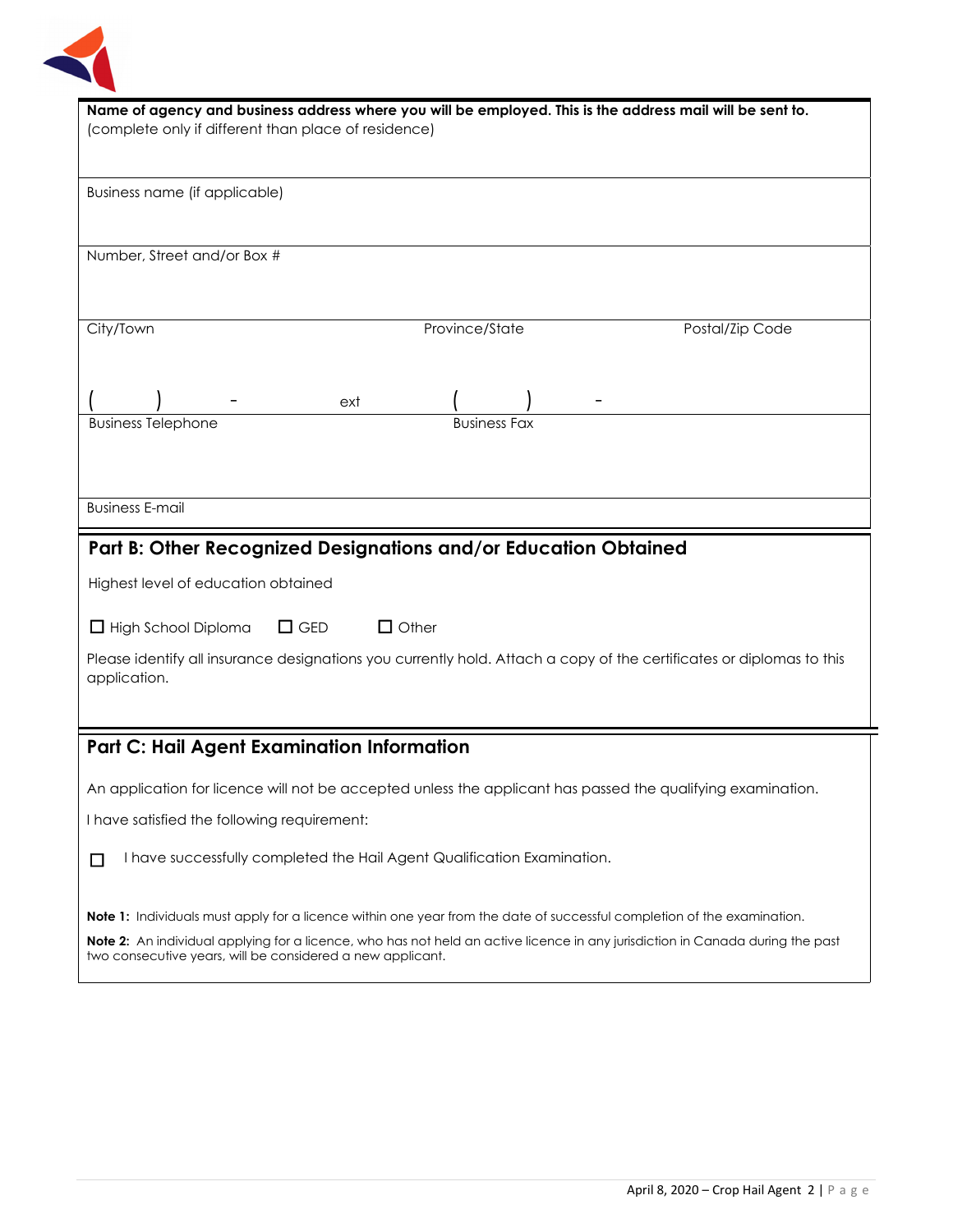

## **Part D: Background**

The following are questions relevant to *The Insurance Act* (Act) regarding trustworthiness and suitability to be licensed.

Please read these questions carefully to ensure all responses are accurate. Inaccurate answers may be considered a material misstatement.

#### **For any questions where disclosure is required, please provide complete details on a separate sheet of paper and attach to the application form**

| 1. | Have you ever held an insurance or adjuster<br>licence in Saskatchewan, or anywhere in Canada<br>or in the world?<br>$\Box$ Disclosure attached<br>$\Box$ Nothing to Disclose                                                                                                                                                                                                               | 5. | Have you ever been the subject of receivership<br>and/or bankruptcy proceedings, including<br>consumer proposals?<br>$\Box$ Nothing to Disclose<br>$\Box$ Disclosure attached                                                                                                                                                                                                                                                                           |
|----|---------------------------------------------------------------------------------------------------------------------------------------------------------------------------------------------------------------------------------------------------------------------------------------------------------------------------------------------------------------------------------------------|----|---------------------------------------------------------------------------------------------------------------------------------------------------------------------------------------------------------------------------------------------------------------------------------------------------------------------------------------------------------------------------------------------------------------------------------------------------------|
|    | If yes, please provide information about licence year,<br>licence class and jurisdiction.                                                                                                                                                                                                                                                                                                   |    | If yes, please provide an explanation of the circumstances<br>and a complete copy of the documents involved.                                                                                                                                                                                                                                                                                                                                            |
|    |                                                                                                                                                                                                                                                                                                                                                                                             |    | This question applies to you personally AND any company<br>in which you are/were a principal shareholder, officer or<br>director or designated representative.                                                                                                                                                                                                                                                                                          |
| 2. | Has any licence or registration held by you as an<br>insurance agent, adjuster or for selling any other<br>financial products, ever been suspended or<br>revoked for cause, anywhere in Canada or in the<br>world?<br>$\Box$ Disclosure attached<br>$\Box$ Nothing to Disclose<br>This question applies to you personally AND any<br>company in which you are/were a principal shareholder, | 6. | Have you ever been the subject of any complaints,<br>investigations, sanctions or disciplinary actions,<br>including but not limited to, a letter of warning,<br>caution, fine, etc., against you by any financial<br>services regulator, federal regulator (e.g., FINTRAC,<br>CRA, CRTC, Privacy Commissioner, etc.) insurer or any<br>other financial services company with which you<br>hold/held a contract, in Canada or anywhere in the<br>world? |
|    | officer or director or designated representative.                                                                                                                                                                                                                                                                                                                                           |    | $\Box$ Disclosure attached<br>$\Box$ Nothing to Disclose<br>This question applies to you personally AND any company<br>in which you are/were a principal shareholder, officer or<br>director or designated representative.                                                                                                                                                                                                                              |
| 3. | Have you ever been refused an insurance or<br>adjusting licence or registration for selling financial<br>products or adjusting claims in Canada or<br>anywhere in the world?                                                                                                                                                                                                                | 7. | Have you ever been investigated, charged or<br>convicted of any criminal or quasi-criminal offence,<br>in Canada or anywhere in the world?<br>$\Box$ Disclosure attached<br>$\Box$ Nothing to Disclose                                                                                                                                                                                                                                                  |
|    | $\Box$ Nothing to Disclose<br><b>Disclosure attached</b>                                                                                                                                                                                                                                                                                                                                    |    |                                                                                                                                                                                                                                                                                                                                                                                                                                                         |
|    | This question applies to you personally AND any<br>company in which you are/were a principal shareholder,<br>officer or director or designated representative.                                                                                                                                                                                                                              |    | This question applies to you personally AND any company<br>in which you are/were a principal shareholder, officer or<br>director or designated representative.                                                                                                                                                                                                                                                                                          |
| 4. | Do you currently or plan to engage in any business<br>or occupation other than the insurance or<br>adjusting business?                                                                                                                                                                                                                                                                      | 8. | Have you ever been the subject of any type of legal<br>action, including but not limited to, class action<br>lawsuits or civil actions respecting the business of<br>insurance including adjusting, or any other financial                                                                                                                                                                                                                              |
|    | <b>Disclosure attached</b><br>$\Box$ Nothing to Disclose                                                                                                                                                                                                                                                                                                                                    |    | service, in Canada or anywhere in the world?                                                                                                                                                                                                                                                                                                                                                                                                            |
|    | Please provide the name of the business, occupation<br>details, supervisory responsibilities and date of<br>employment.                                                                                                                                                                                                                                                                     |    | $\Box$ Nothing to Disclose<br>$\Box$ Disclosure attached<br>This question applies to you personally AND any company                                                                                                                                                                                                                                                                                                                                     |
|    | This would include any business that requires a licence<br>or registration or is corporately registered.                                                                                                                                                                                                                                                                                    |    | in which you are/were a principal shareholder, officer or<br>director or designated representative.                                                                                                                                                                                                                                                                                                                                                     |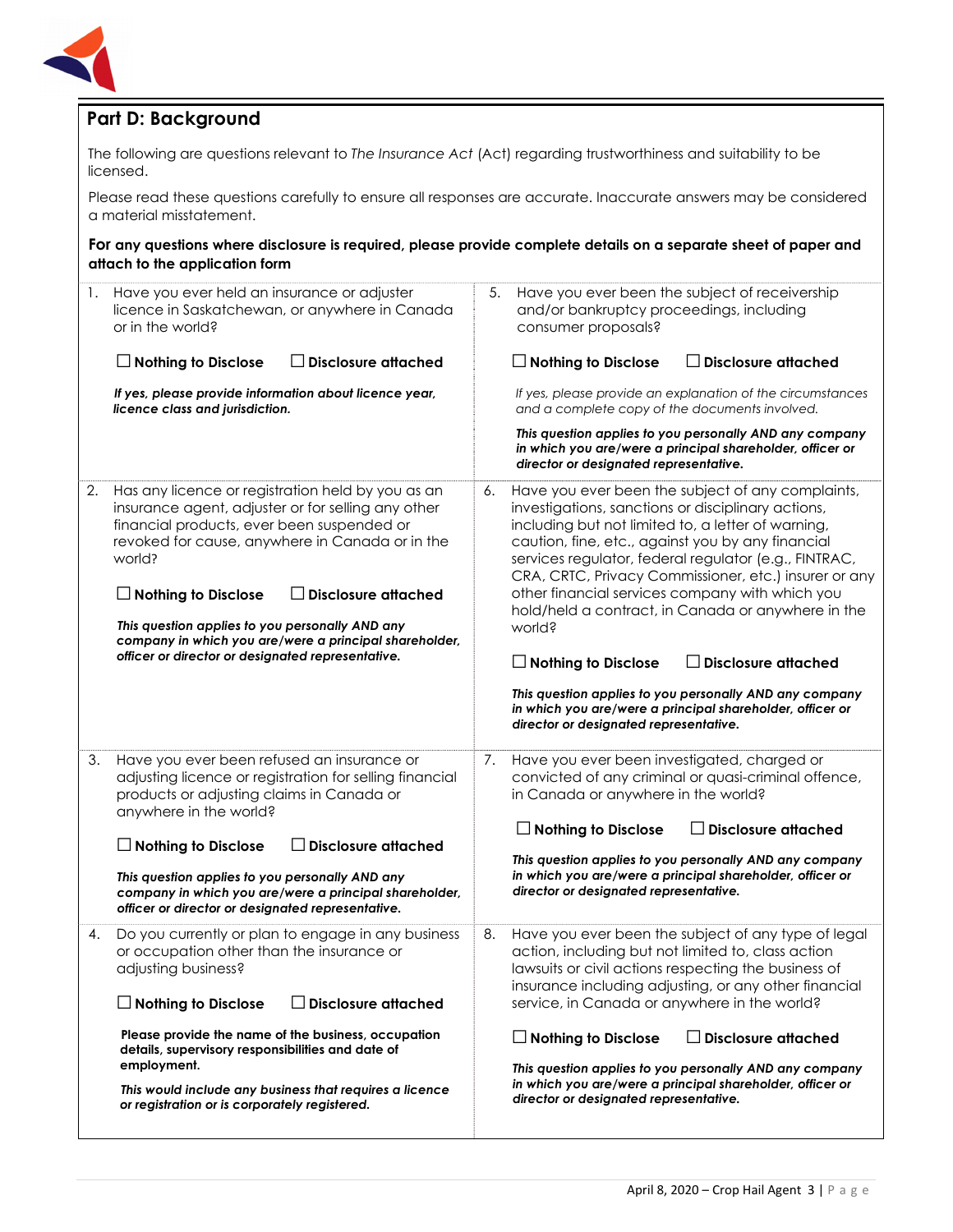

| <b>Part E: Non-Resident Applicants</b>                                                                                                                                                                                                                                                                                                                                                                                                                                                                                                                                                                                                                                                                                                                        |           |                                 |                |
|---------------------------------------------------------------------------------------------------------------------------------------------------------------------------------------------------------------------------------------------------------------------------------------------------------------------------------------------------------------------------------------------------------------------------------------------------------------------------------------------------------------------------------------------------------------------------------------------------------------------------------------------------------------------------------------------------------------------------------------------------------------|-----------|---------------------------------|----------------|
| 1. Saskatchewan address for service as required by subsection 10-1(3) of The Insurance Regulations.                                                                                                                                                                                                                                                                                                                                                                                                                                                                                                                                                                                                                                                           |           |                                 |                |
|                                                                                                                                                                                                                                                                                                                                                                                                                                                                                                                                                                                                                                                                                                                                                               |           | <b>SK</b>                       |                |
| Street Address (Box #'s will not be accepted)                                                                                                                                                                                                                                                                                                                                                                                                                                                                                                                                                                                                                                                                                                                 | City/Town | Province                        | Postal Code    |
| 2.<br>A non-resident applicant whose home jurisdiction has a web based licensee search is not required to<br>a)<br>provide a Certificate of Authority/Non-Resident Endorsement. Council will verify the licence status online.                                                                                                                                                                                                                                                                                                                                                                                                                                                                                                                                |           |                                 |                |
| A non-resident applicant whose home jurisdiction does not have a web based license search, is required<br>b)<br>to provide a Certificate of Authority/Non-Resident Endorsement with this application.                                                                                                                                                                                                                                                                                                                                                                                                                                                                                                                                                         |           |                                 |                |
| What date did you obtain your Crop Hail Licence in your resident jurisdiction?<br>З.                                                                                                                                                                                                                                                                                                                                                                                                                                                                                                                                                                                                                                                                          |           |                                 | month day year |
| <b>Part F: Errors &amp; Omissions Insurance</b><br>(This section only to be completed where the insurance agent is being recommended by a licensed<br>insurer)                                                                                                                                                                                                                                                                                                                                                                                                                                                                                                                                                                                                |           |                                 |                |
| I have attached a copy of the E&O Certificate in the name of the applicant pursuant to clause<br>$\Box$ Yes $\Box$ No<br>$5-10(1)(c)$ of the regulations.                                                                                                                                                                                                                                                                                                                                                                                                                                                                                                                                                                                                     |           |                                 |                |
| Part G: Consent to the Collection, Use and Disclosure of Information                                                                                                                                                                                                                                                                                                                                                                                                                                                                                                                                                                                                                                                                                          |           |                                 |                |
| By applying for an insurance licence, I, the applicant, understand personal information will need to be collected<br>from me and from other sources such as the recommender of the licence, financial service regulators, law<br>enforcement agencies, credit bureaus, insurance companies, previous employers or other organizations in the<br>financial services sector. I, therefore, consent to the collection and use of this personal information for the purpose<br>of determining suitability for licensing.<br>I, the applicant, further understand and consent to the disclosure of personal information to the recommender of<br>the licence, financial service regulators, law enforcement agencies, credit bureaus, insurance companies or other |           |                                 |                |
| organizations in the financial services sector, for the purpose of determining suitability for licensing.                                                                                                                                                                                                                                                                                                                                                                                                                                                                                                                                                                                                                                                     |           |                                 |                |
| X                                                                                                                                                                                                                                                                                                                                                                                                                                                                                                                                                                                                                                                                                                                                                             | X         |                                 |                |
| Signature of applicant                                                                                                                                                                                                                                                                                                                                                                                                                                                                                                                                                                                                                                                                                                                                        |           | Date Signed                     |                |
| X.                                                                                                                                                                                                                                                                                                                                                                                                                                                                                                                                                                                                                                                                                                                                                            |           |                                 |                |
| Print name of applicant                                                                                                                                                                                                                                                                                                                                                                                                                                                                                                                                                                                                                                                                                                                                       |           |                                 |                |
| <b>Part H: Declaration</b>                                                                                                                                                                                                                                                                                                                                                                                                                                                                                                                                                                                                                                                                                                                                    |           |                                 |                |
| The making of a false statement on this application constitutes a material misstatement and may result in the refusal<br>of this application and the subsequent suspension or cancellation of any licence issued. This application is required<br>to be signed by the applicant named herein.<br>solemnly declare that all statements and answers in the foregoing (3) statements and answers in the foregoing<br>application including attachments are true and correct, and I make this solemn declaration conscientiously<br>believing it to be true, and knowing that it is of the same force and effect as if made under oath.                                                                                                                           |           |                                 |                |
|                                                                                                                                                                                                                                                                                                                                                                                                                                                                                                                                                                                                                                                                                                                                                               |           |                                 |                |
| X<br>Signature of applicant                                                                                                                                                                                                                                                                                                                                                                                                                                                                                                                                                                                                                                                                                                                                   | X.        | <b>Example 2</b><br>Date Signed |                |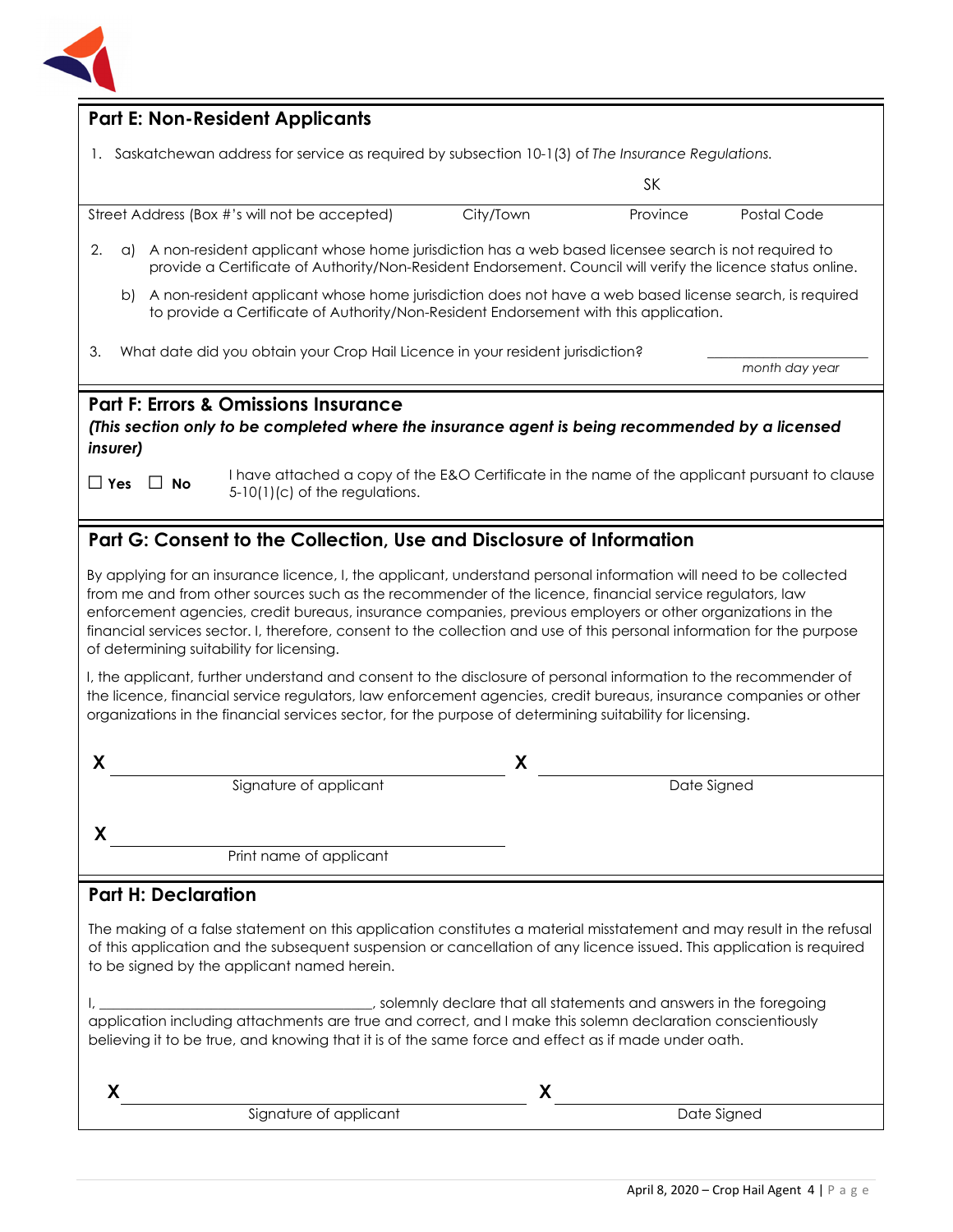

## *Part I to be completed where the insurance agent is representing an agency.*

*Part J to be completed where the insurance agent is recommended by a licensed insurer.* 

| <b>Part I: Recommender Declaration</b>                                                                                                                                                                                    |                                                         |                                                                                             |  |
|---------------------------------------------------------------------------------------------------------------------------------------------------------------------------------------------------------------------------|---------------------------------------------------------|---------------------------------------------------------------------------------------------|--|
| To be completed by the Designated Representative that is recommending you.                                                                                                                                                |                                                         |                                                                                             |  |
| <b>Applicant Name</b><br><b>Please Print</b>                                                                                                                                                                              | herein.                                                 | is hereby recommended to act as an insurance agent for the Property & Casualty Agency named |  |
| Legal Name of<br>Agency<br><b>Please Print</b>                                                                                                                                                                            |                                                         |                                                                                             |  |
| The Designated Representative of the Property & Casualty Agency certifies that the qualifications and business<br>record of the applicant have been investigated and that the applicant is suitable to receive a licence. |                                                         |                                                                                             |  |
| To the best of my knowledge, information and belief, all statements and answers contained in the foregoing<br>application are true and correct, and that the applicant has completed this application.                    |                                                         |                                                                                             |  |
| IT IS UNDERSTOOD THAT IF THE APPLICANT NAMED HEREIN IS TERMINATED BY US, WRITTEN NOTICE, INCLUDING THE<br>REASONS FOR TERMINATION, WILL BE GIVEN TO THE GENERAL INSURANCE COUNCIL OF SASKATCHEWAN,<br>IMMEDIATELY.        |                                                         |                                                                                             |  |
| Print Legal Name of Designated Representative OR<br><b>Authorized Official of Designated Representative</b>                                                                                                               |                                                         |                                                                                             |  |
| of Designated Representative Signature                                                                                                                                                                                    | <b>Designated Representative OR Authorized Official</b> | Date Signed                                                                                 |  |
| Telephone                                                                                                                                                                                                                 | Fax                                                     | E-mail Address                                                                              |  |
|                                                                                                                                                                                                                           |                                                         |                                                                                             |  |

### **THE ABOVE APPLICANT WILL NOT ACT AS AN AGENT UNTIL THE LICENCE IS ISSUED**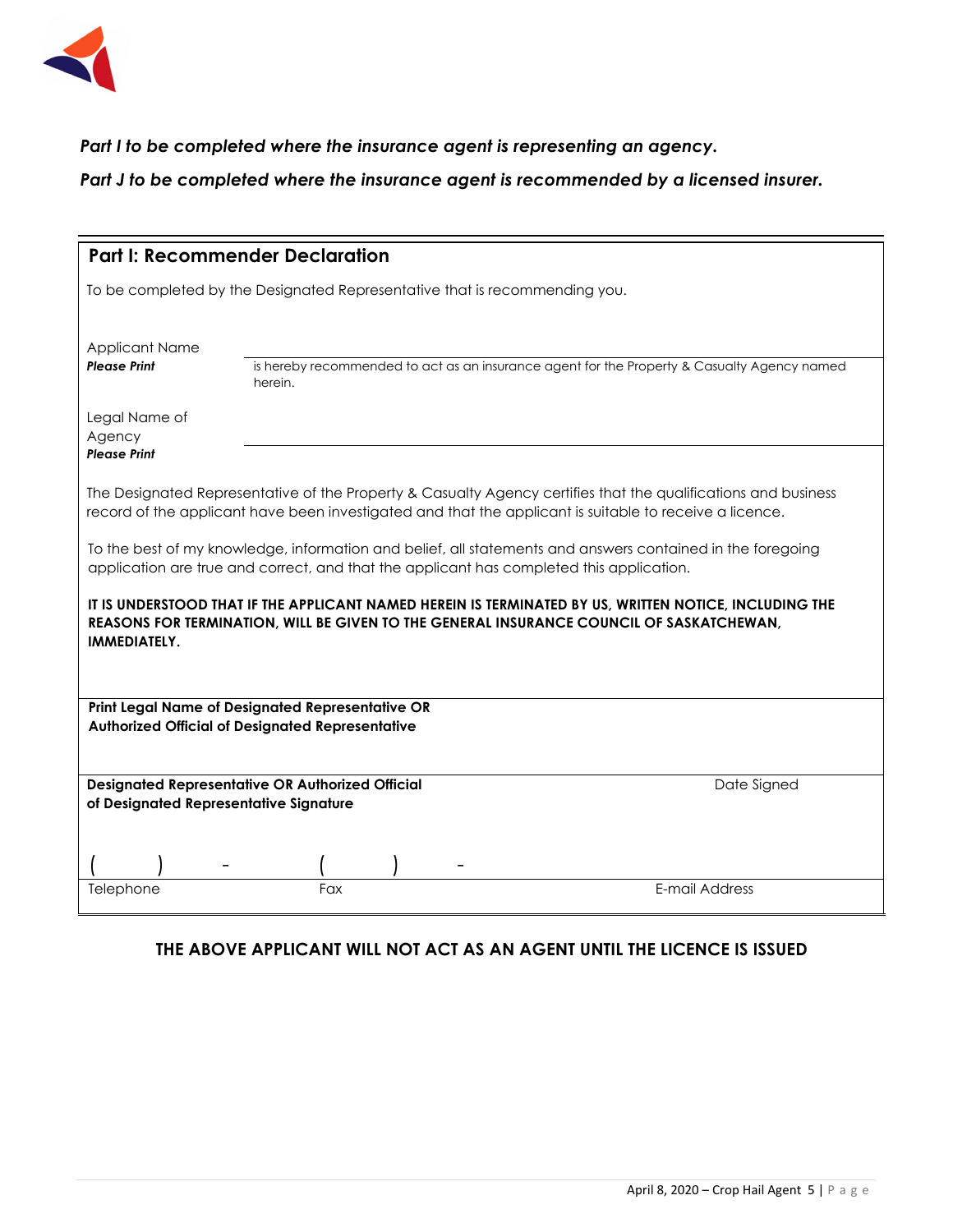

| <b>Part J: Recommender Declaration</b>                                                                                                                                                                                    |     |  |                                                                                  |                    |
|---------------------------------------------------------------------------------------------------------------------------------------------------------------------------------------------------------------------------|-----|--|----------------------------------------------------------------------------------|--------------------|
| To be completed by the licensed insurer that is recommending you.                                                                                                                                                         |     |  |                                                                                  |                    |
|                                                                                                                                                                                                                           |     |  |                                                                                  |                    |
| <b>Applicant Name</b>                                                                                                                                                                                                     |     |  |                                                                                  |                    |
| <b>Please Print</b>                                                                                                                                                                                                       |     |  | is hereby recommended to act as an insurance agent for the insurer named herein. |                    |
|                                                                                                                                                                                                                           |     |  |                                                                                  |                    |
| The recommender certifies that the qualifications and business record of the applicant have been investigated and<br>that the applicant is suitable to receive a licence.                                                 |     |  |                                                                                  |                    |
| To the best of my knowledge, information and belief, all statements and answers contained in the foregoing<br>application are true and correct, and that the applicant has completed this application.                    |     |  |                                                                                  |                    |
| IT IS UNDERSTOOD THAT IF THE APPLICANT NAMED HEREIN IS TERMINATED BY US, WRITTEN NOTICE, INCLUDING THE<br>REASONS FOR TERMINATION, WILL BE GIVEN TO THE GENERAL INSURANCE COUNCIL OF SASKATCHEWAN,<br><b>IMMEDIATELY.</b> |     |  |                                                                                  |                    |
| <b>Print Legal Name of Recommender</b>                                                                                                                                                                                    |     |  |                                                                                  |                    |
|                                                                                                                                                                                                                           |     |  |                                                                                  |                    |
| <b>Authorized Official Signature</b>                                                                                                                                                                                      |     |  | <b>Print Name of Signee</b>                                                      | <b>Date Signed</b> |
|                                                                                                                                                                                                                           |     |  |                                                                                  |                    |
|                                                                                                                                                                                                                           |     |  |                                                                                  |                    |
| Telephone                                                                                                                                                                                                                 | Fax |  |                                                                                  | E-mail Address     |

## **THE ABOVE APPLICANT WILL NOT ACT AS AN AGENT UNTIL THE LICENCE IS ISSUED**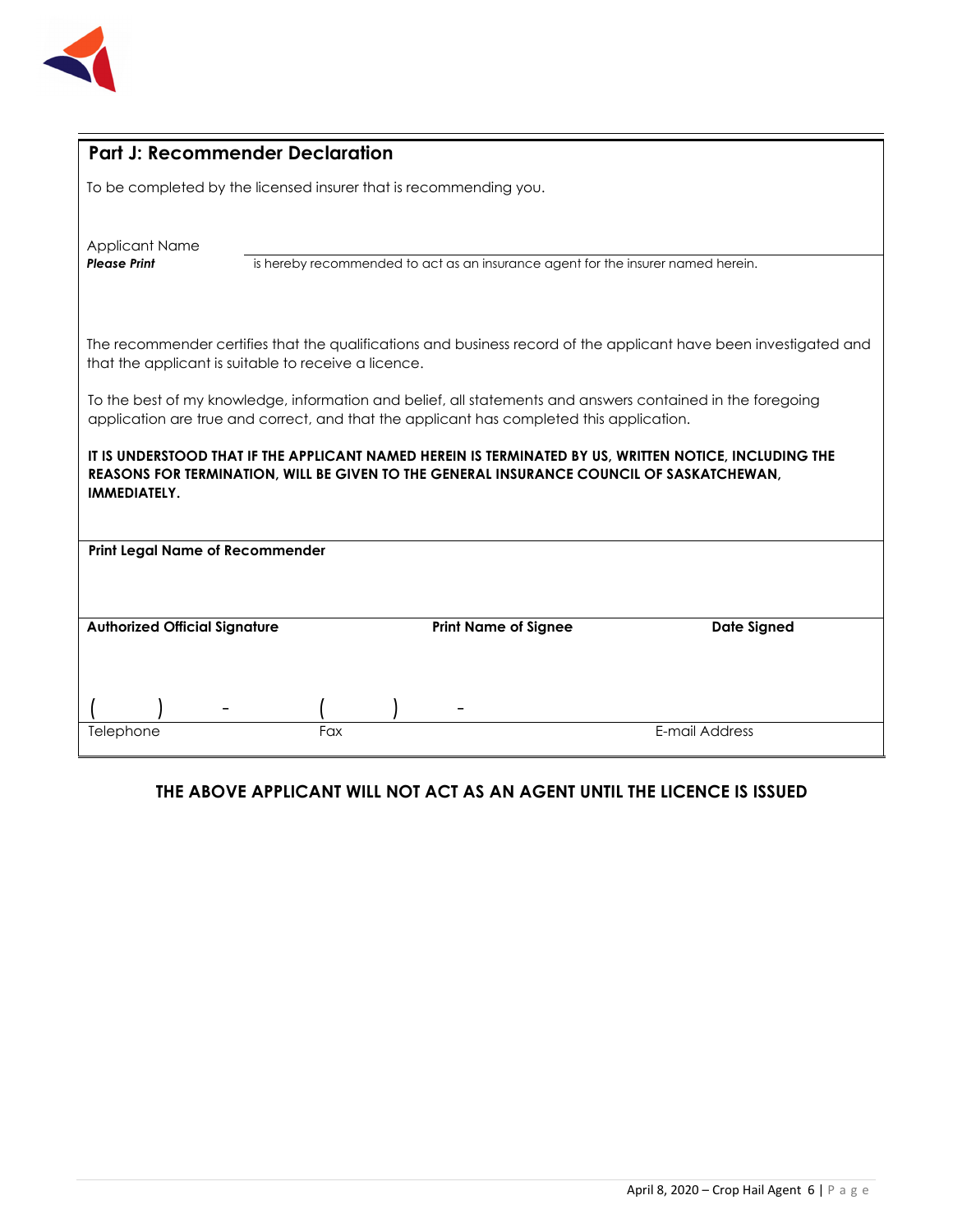

## **APPLICANT'S ACKNOWLEDGEMENT**

#### **Print applicant's name**

A licence imposes on the licensee obligations including, but not limited to, the following:

- a) to adhere to the Act, regulations, and the General Insurance Council of Saskatchewan (GICS) Bylaws;
- b) to follow established standards of competence, conduct and practice in the business of insurance.
- 1. I acknowledge I have read the GICS Bylaws and the Hail Insurance Study Guide; and
- 2. I agree, prior to March 1, 2022, to successfully pass the appropriate entry exams as outlined in the GICS Bylaws in order to maintain my Crop Hail Agent Licence.

The Hail Insurance Study Material and Bylaw is available to on the Council website at https://www.skcouncil.sk.ca/hailbyla.htm

I understand a licence will not be granted in the absence of returning this signed acknowledgment to the Council office.

I further understand I am prohibited from acting as a Crop Hail Agent until the licence has been granted.

**Signature of applicant Case Controllering Case Controllering Case Controllering Date Signed Date Signed**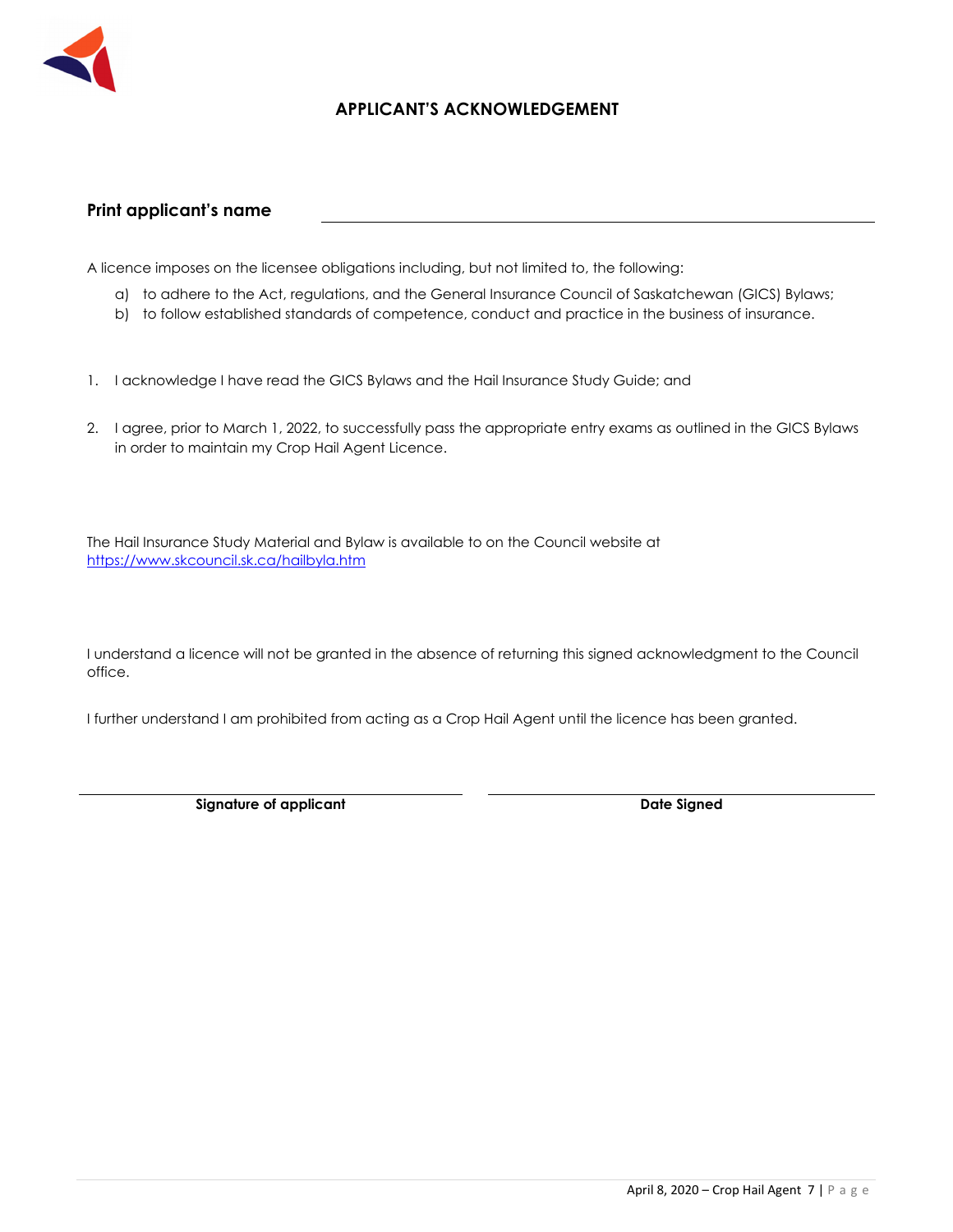

#### **Attachments to the application form**

Part A - a copy of your work permit or Immigrant Visa, and details, if applicable Part B-D – details, if applicable Provide Security Clearance Report Payment of licence fee

| Payment information (Please choose a payment option below) |                                                                                          |  |  |
|------------------------------------------------------------|------------------------------------------------------------------------------------------|--|--|
| Cheque or money order enclosed for full amount             | Make cheque or money order payable to the:<br><b>Insurance Councils of Saskatchewan.</b> |  |  |
|                                                            | An NSF charge of \$25 will apply for returned<br>cheques.                                |  |  |
| Charge credit card for the full amount                     |                                                                                          |  |  |
| <b>VISA</b>                                                | <b>Card Number</b>                                                                       |  |  |
| <b>MasterCard</b>                                          |                                                                                          |  |  |
|                                                            | Expiry Date (MM/YY)                                                                      |  |  |
|                                                            | Signature                                                                                |  |  |
|                                                            | Print name of applicant                                                                  |  |  |
|                                                            |                                                                                          |  |  |

Licensing Department Insurance Councils of Saskatchewan  $310, 2631 - 28$ <sup>th</sup> Avenue Regina SK S4S 6X3

Tel: 306.347.0862 Fax: 306.347.0525

www.skcouncil.sk.ca